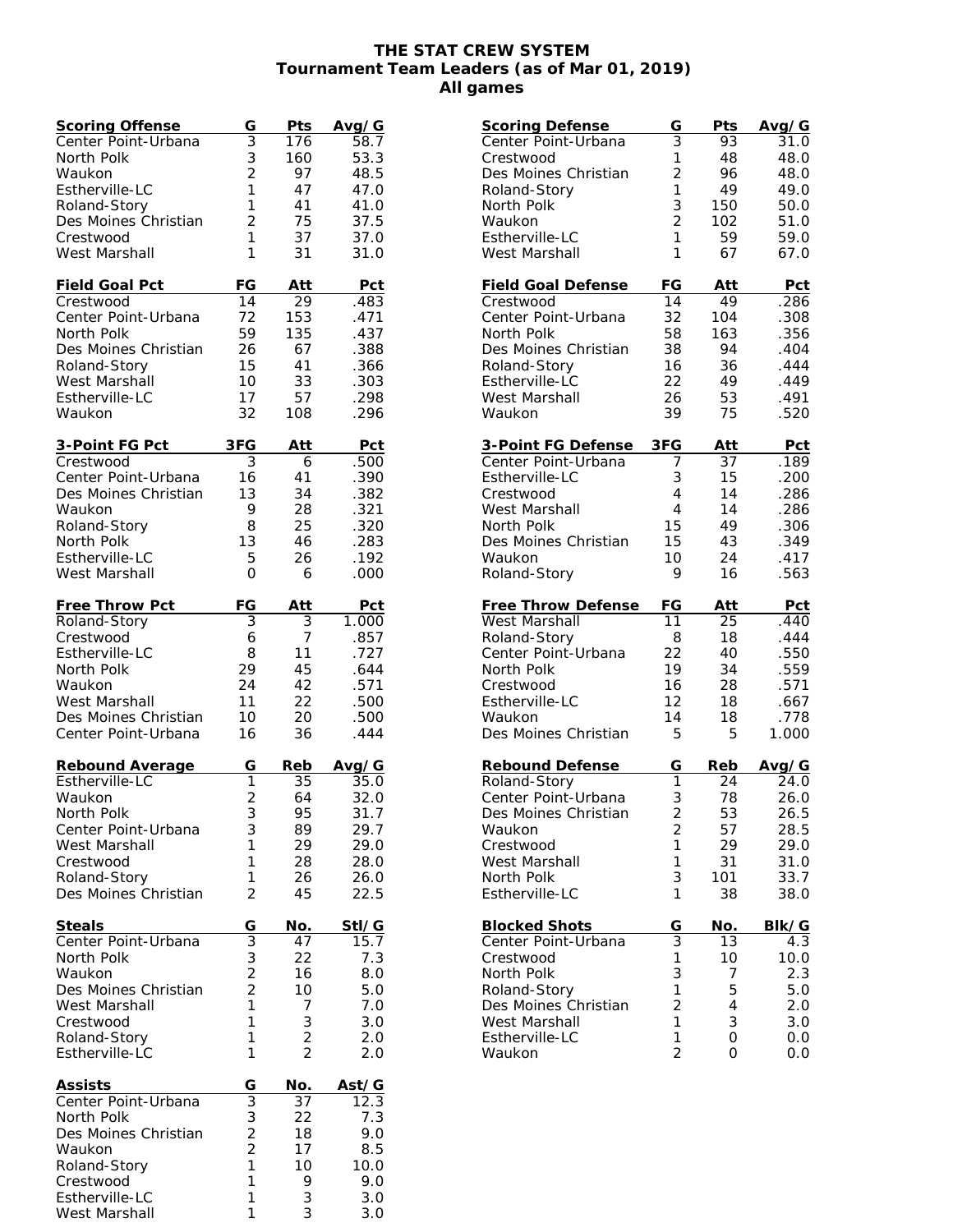## **THE STAT CREW SYSTEM Tournament Individual Leaders (as of Mar 01, 2019) All games**

| Points                                            | G              | Pts     | Pts/G          |
|---------------------------------------------------|----------------|---------|----------------|
| Murphy, Jaedon-N-POLK                             | 3              | 54      | 18.0           |
| Katcher, Adrianna-CP-U                            | 3              | 48      | 16.0           |
| Phipps, Maggie-N-POLK                             | 3              | 46      | 15.3           |
| Goebel, Ryley-CP-U                                | 3              | 43      | 14.3           |
| Headington, Annika-WAUKO                          | $\overline{c}$ | 25      | 12.5           |
| Brown, Katie-N-POLK                               | 3              | 21      | 7.0            |
| Lawson, Kaili-DMC                                 | $\overline{2}$ | 21      | 10.5           |
| Goodman, Sharon-CREST                             | 1              | 21      | 21.0           |
| Condon, Josie-E-LC                                | 1              | 21      | 21.0           |
| Griffith, Lauren-WAUKON                           | $\overline{c}$ | 20      | 10.0           |
| Veenstra, Emma-DMC                                | $\overline{2}$ | 19      | 9.5            |
| Clark, Rylee-CP-U                                 | 3              | 18      | 6.0            |
| Ahlstrom, Maddie-WAUKON                           | $\overline{2}$ | 18      | 9.0            |
| FG Percentage                                     | FG             | Att     | <u>Pct</u>     |
| Springer, Alia-N-POLK                             | 1              | 1       | 1.000          |
| Kress, Hannah-CP-U                                | 1              | 1       | 1.000          |
| Lienhard, Laken-CREST                             | 1<br>1         | 1<br>1  | 1.000          |
| Mast, Annie-CREST                                 | 1              |         | 1.000          |
| Rosfjord, Adrienne-E-LC<br>Howe, Grace-WAUKON     | 1              | 1<br>1  | 1.000          |
| Brodahl, Molly-WAUKON                             | 1              | 1       | 1.000<br>1.000 |
| Hill, Abby-N-POLK                                 | 1              | 1       | 1.000          |
| Goebel, Ryley-CP-U                                | 20             | 24      | .833           |
| Goodman, Sharon-CREST                             | 9              | 12      | .750           |
| Weaver, Susie-R-STORY                             | 5              | 7       | .714           |
| Willson, Madie-CP-U                               | 6              | 10      | .600           |
| 3-Point Percentage                                | 3FG            | Att     | Pct            |
| Brodahl, Molly-WAUKON                             | 1              | 1       | 1.000          |
| Cooper, McKenzie-WAUKON                           | 1              | 1       | 1.000          |
| Lienhard, Laken-CREST                             | 1<br>1         | 1<br>1  | 1.000          |
| Fox, Callyn-CP-U<br>Mast, Annie-CREST             | 1              | 1       | 1.000<br>1.000 |
| Weaver, Susie-R-STORY                             | $\overline{4}$ | 6       | .667           |
| Willson, Madie-CP-U                               | 2              | 3       | .667           |
| Murphy, Jaedon-N-POLK                             | 6              | 11      | .545           |
| Miller, Megan-DMC                                 | 4              | 8       | .500           |
| Shelton, Taylor-CREST                             | 1              | 2       | .500           |
| Veenstra, Emma-DMC                                | $\overline{2}$ | 4       | .500           |
| Lawson, Kaili-DMC                                 | $\overline{2}$ | 4       | .500           |
| Johnson, Reece-R-STORY                            | 1              | 2       | .500           |
|                                                   |                |         |                |
| <b>Free Throw Percent</b>                         | FG             | Att     | Pct            |
| Brown, Katie-N-POLK                               | 6              | 6       | 1.000          |
| Kriegel, Peyton-CP-U                              | 2              | 2       | 1.000          |
| Johnson, Reece-R-STORY                            | $\overline{c}$ | 2       | 1.000          |
| Clark, Juliann-R-STORY                            | 1              | 1       | 1.000          |
| Kress, Hannah-CP-U                                | $\overline{2}$ | 2       | 1.000          |
| Rosfjord, Adrienne-E-LC                           | 1<br>3         | 1<br>3  | 1.000          |
| Goodman, Sharon-CREST<br>Scott, Katie-N-POLK      | 1              | 1       | 1.000<br>1.000 |
| Shelton, Taylor-CREST                             | $\overline{2}$ | 2       | 1.000          |
| Tendal, Kaitlyn-E-LC                              |                |         | .875           |
|                                                   | 7              |         |                |
|                                                   | 10             | 8<br>12 | .833           |
| Murphy, Jaedon-N-POLK<br>Headington, Annika-WAUKO | 10             | 13      | .769           |

| <b>Scoring Average</b>     | G              | Pts             | Avg/G       |
|----------------------------|----------------|-----------------|-------------|
| Condon, Josie-E-LC         | 1              | $\overline{2}1$ | 21.0        |
| Goodman, Sharon-CREST      | 1              | 21              | 21.0        |
| Murphy, Jaedon-N-POLK      | 3              | 54              | 18.0        |
| Katcher, Adrianna-CP-U     | 3              | 48              | 16.0        |
| Phipps, Maggie-N-POLK      | 3              | 46              | 15.3        |
| Goebel, Ryley-CP-U         | 3              | 43              | 14.3        |
| Barkema, Reagan-R-STORY    | 1              | 14              | 14.0        |
| Weaver, Susie-R-STORY      | 1              | 14              | 14.0        |
| Cripps, Kayla-WM           | 1              | 13              | 13.0        |
| Headington, Annika-WAUKO   | $\overline{2}$ | 25              | 12.5        |
| Lawson, Kaili-DMC          | $\overline{c}$ | 21              | 10.5        |
| Griffith, Lauren-WAUKON    | $\overline{2}$ | 20              | 10.0        |
| <b>Field Goal Attempts</b> | G              | Att             | Att/G       |
| Phipps, Maggie-N-POLK      | $\overline{3}$ | 47              | 15.7        |
| Katcher, Adrianna-CP-U     | 3              | 42              | 14.0        |
| Murphy, Jaedon-N-POLK      |                | 33              | 11.0        |
| Fox, Callyn-CP-U           | $\frac{3}{3}$  | 32              | 10.7        |
| Griffith, Lauren-WAUKON    | $\overline{2}$ | 25              | 12.5        |
| Field Goals Made           | G              |                 | Made Made/G |
| Goebel, Ryley-CP-U         | $\overline{3}$ | 20              | 6.7         |
| Murphy, Jaedon-N-POLK      | 3              | 19              | 6.3         |
| Katcher, Adrianna-CP-U     | 3              | 19              | 6.3         |
| Phipps, Maggie-N-POLK      | 3              | 17              | 5.7         |
| Goodman, Sharon-CREST      | 1              | 9               | 9.0         |
| Condon, Josie-E-LC         | 1              | 9               | 9.0         |
| Lawson, Kaili-DMC          | $\overline{2}$ | 9               | 4.5         |
| 3-Point FG Attempts        | G              | <u>Att</u>      | Att/G       |
| Phipps, Maggie-N-POLK      | 3              | 21              | 7.0         |
| Katcher, Adrianna-CP-U     | 3              | 12              | 4.0         |
| Condon, Josie-E-LC         | 1              | 12              | 12.0        |
| Murphy, Jaedon-N-POLK      | 3              | 11              | 3.7         |
| Clark, Rylee-CP-U          | 3              | 10              | 3.3         |
| Kriegel, Peyton-CP-U       | 3              | 10              | 3.3         |
| 3-Point FG Made            | G              |                 | Made Made/G |
| Murphy, Jaedon-N-POLK      | $\overline{3}$ | 6               | 2.0         |
| Phipps, Maggie-N-POLK      |                | 5               | 1.7         |
| Miller, Megan-DMC          | $\frac{3}{2}$  | 4               | 2.0         |
| Potratz, Miah-DMC          | $\overline{2}$ | 4               | 2.0         |
| Clark, Rylee-CP-U          | 3              | 4               | 1.3         |
| Weaver, Susie-R-STORY      | 1              | 4               | 4.0         |
| Katcher, Adrianna-CP-U     | 3              | 4               | 1.3         |
| Kriegel, Peyton-CP-U       | 3              | 4               | 1.3         |
| Free Throw Attempts        | G              | Att             | Att/G       |
| Headington, Annika-WAUKO   | $\overline{2}$ | 13              | 6.5         |
| Ahlstrom, Maddie-WAUKON    | $\frac{2}{3}$  | 12              | 6.0         |
| Murphy, Jaedon-N-POLK      |                | 12              | 4.0         |
| Phipps, Maggie-N-POLK      | $\frac{3}{2}$  | 10              | 3.3         |
| Griffith, Lauren-WAUKON    |                | 10              | 5.0         |
| Free Throws Made           | G              | Made            | Made/G      |
| Headington, Annika-WAUKO   | $\overline{2}$ | 10              | 5.0         |
| Murphy, Jaedon-N-POLK      | $\frac{3}{3}$  | 10              | 3.3         |
| Phipps, Maggie-N-POLK      |                | 7               | 2.3         |
| Tendal, Kaitlyn-E-LC       | 1              | 7               | $7.0\,$     |
| Katcher, Adrianna-CP-U     | 3              | 6               | 2.0         |
| Brown, Katie-N-POLK        | 3              | 6               | 2.0         |
| Ahlstrom, Maddie-WAUKON    | $\overline{2}$ | 6               | 3.0         |